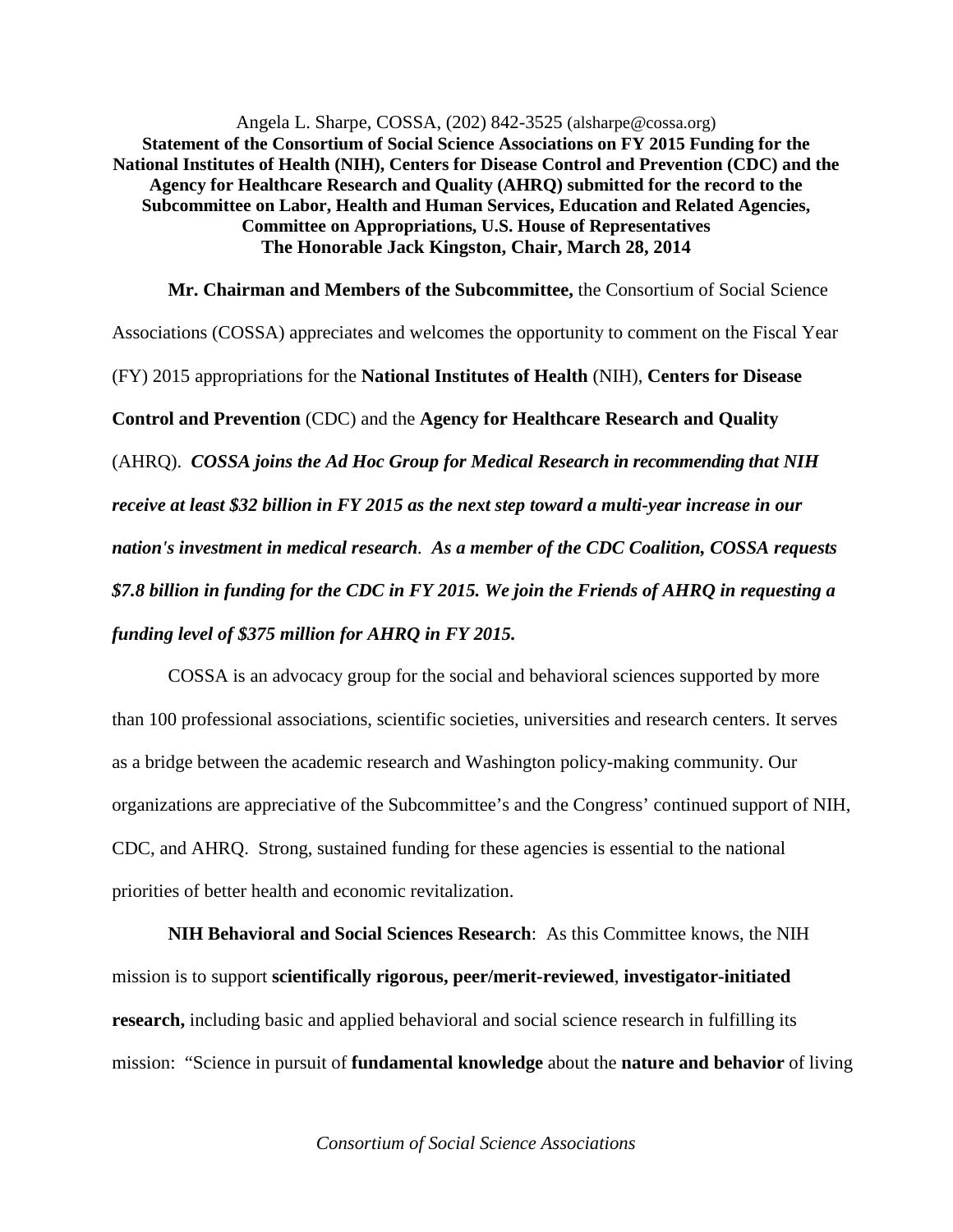systems and the **application** of that knowledge to enhance health, lengthen life and reduce illness and disability."

The fundamental understanding of how disease works, including the impact of social environment on these disease processes, underpins our ability to conquer devastating illnesses. Perhaps the grandest challenge we face is to understand the brain, behavior, and society— from responding to short-term pleasures to self-destructive behavior, such as addiction, to lifestyle factors that determine the quality of life, infant mortality rate and longevity. And while Americans have achieved very high levels of health over the past century and are healthier than people in many other nations, according to the 2013 National Academies' (NAS) report, *U.S. Health in International Perspective: Shorter Lives, Poorer Health*, "a growing body of research suggests that the health of the U.S. population is not keeping pace with the health of people in other economically advanced, high-income countries."

Nearly 125 million Americans are living with one or more chronic conditions, including heart disease, cancer, diabetes, kidney disease, arthritis, asthma, mental illness and Alzheimer's disease. At the same time, health care spending in the United States is being driven up by the aging of the U.S. population and the rapid rise in chronic diseases, many of which are caused or exacerbated by behavioral factors—including, obesity, caused by sedentary behavior and poor diet, and addictions resulting from health problems caused by tobacco and other drug use. As the NAS report notes, "the United States is losing ground in the control of diseases, injuries, and other sources of morbidity."

The behavioral and social sciences regularly make important contributions to the wellbeing of this nation. Due in large part to the behavioral and social science research sponsored by the NIH, we are now aware of the enormous role behavior plays in our health. At a time when

## *Consortium of Social Science Associations*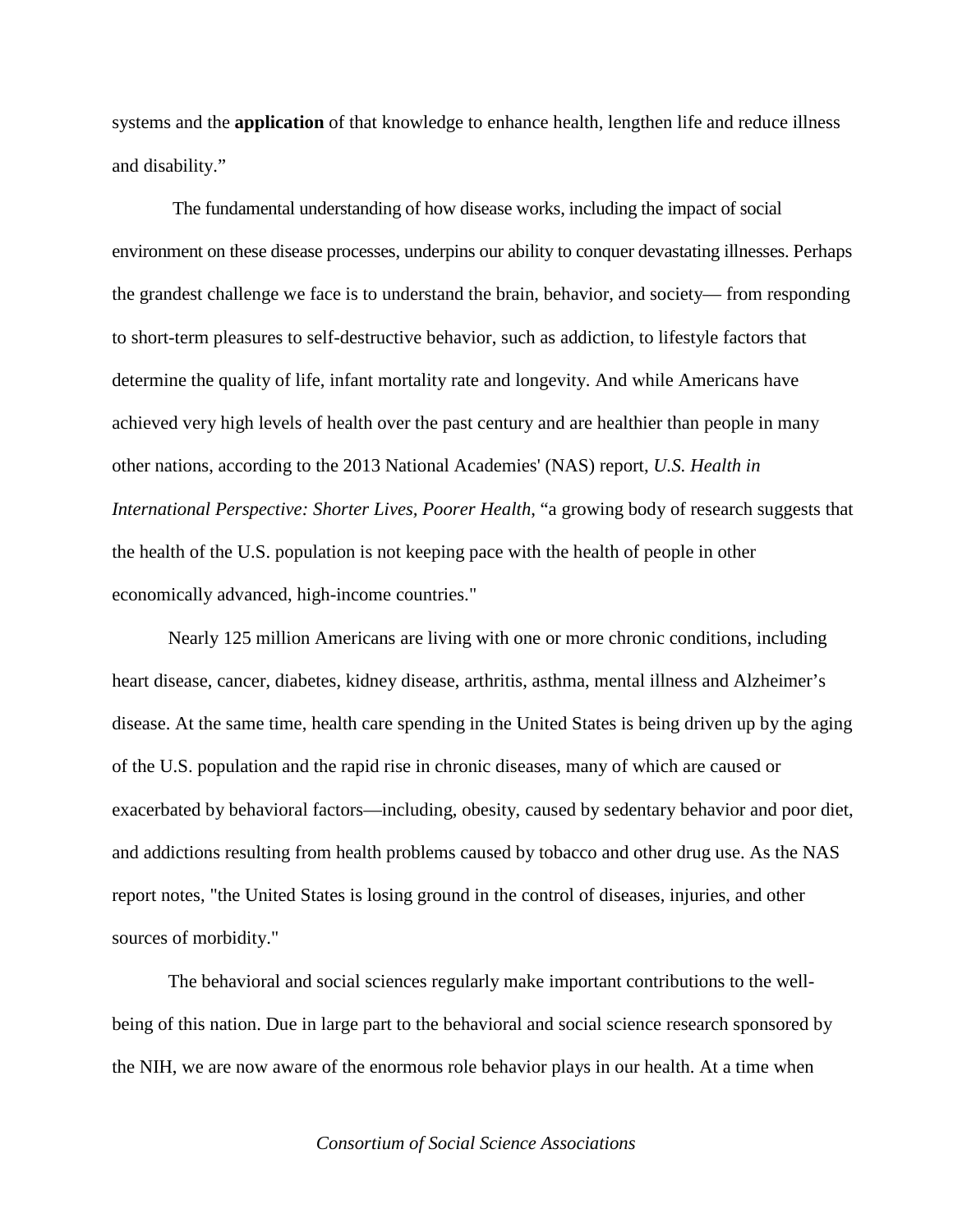genetic control over disease is tantalizingly close but not yet possible, knowledge of the behavioral influences on health is a crucial component in the nation's battles against the leading causes of morbidity and mortality: obesity, heart disease, cancer, AIDS, diabetes, age-related illnesses, accidents, substance abuse, and mental illness.

As a result of the strong Congressional commitment to the NIH in years past, our knowledge of the social and behavioral factors surrounding chronic disease health outcomes is steadily increasing. The NIH's behavioral and social science portfolio has emphasized the development of effective and sustainable interventions and prevention programs targeting those very illnesses that are the greatest threats to our health, but the work is just beginning. This includes NIH's support of economic research, specifically, research on the linkages between socioeconomic status and health outcomes in the elderly and achievement and health outcomes in children. **This research has been an integral part of the interdisciplinary science NIH has historically supported**. Accordingly, the agency's investment has yielded key data, methodologies and substantive insights on some of the most important and pressing issues facing the U.S. For example, NIH-funded surveys such as the Health and Retirement Survey, the Panel Study of Income Dynamics (PSID), parts of the National Longitudinal Survey of Labor Market Experiences, and surveys on international aging and retirement provide data necessary to monitor and detect changes in important socioeconomic trends in health. This in turn allows NIH to support research that will provide the greatest return on its investment when it comes to the health of our citizens.

**CDC Behavioral and Social Science Research:** As the country's leading health protection and surveillance agency, the Centers for Disease Control and Prevention (CDC) works with state, local, and international partners to protect Americans from infectious diseases;

*Consortium of Social Science Associations*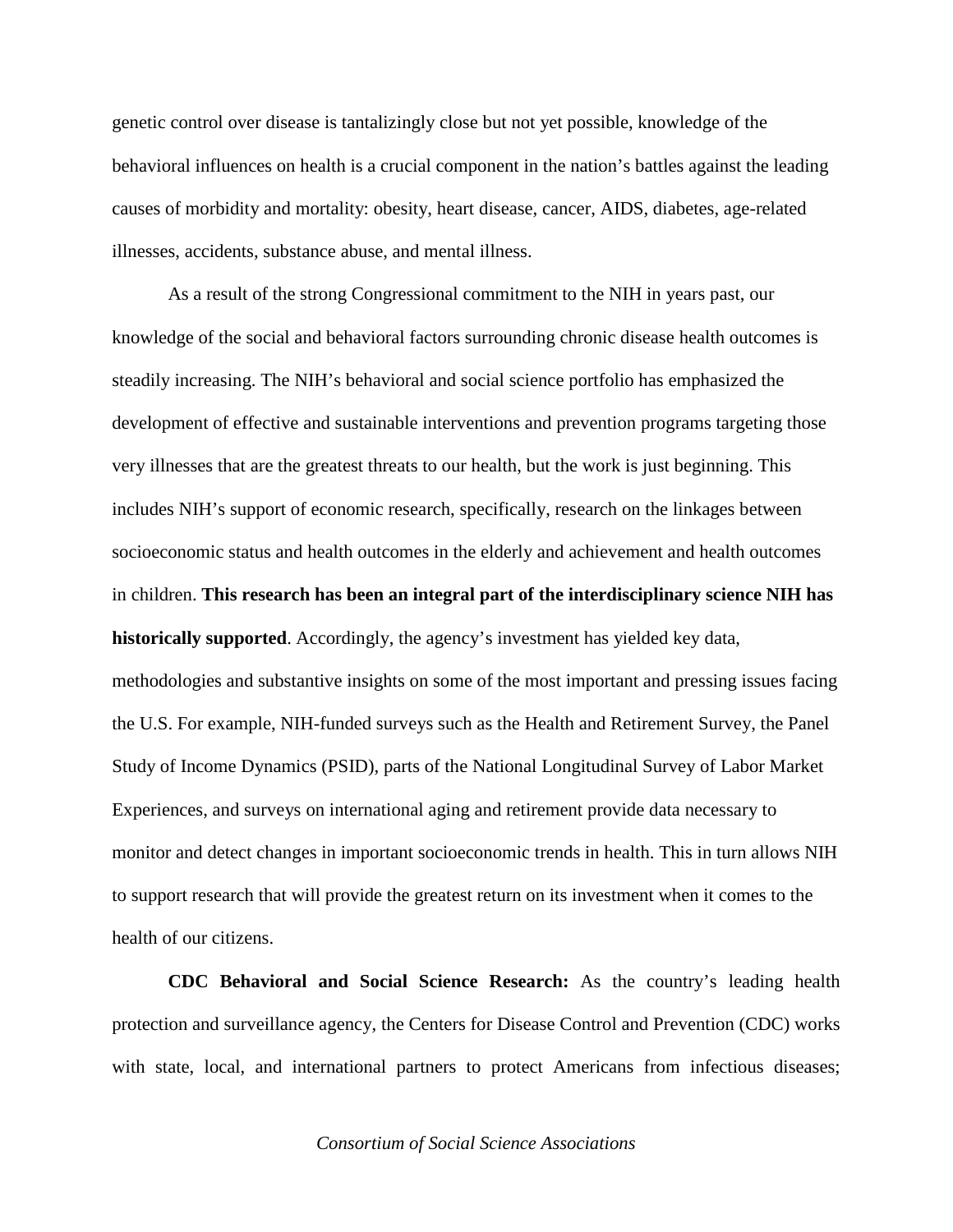prevent the leading causes of disease, disability, and death; protect Americans from natural and bioterrorism threats; monitor health and ensure laboratory excellence; keep Americans safe from environmental and work-related hazard; and ensure global disease protection.

Social and behavioral science research plays a crucial role in helping the CDC carry out its mission. Scientists in fields ranging from psychology, sociology, anthropology, and geography to health communications, social work, and demography work in every CDC Center to design, analyze, and evaluate behavioral surveillance systems, public health interventions, and health promotion and communication programs using a variety of both quantitative and qualitative methods. These scientists play a key role in the CDC's **surveillance and monitoring** efforts, which collect and analyze data to better target public health prevention efforts. Another vital contribution of the social and behavioral sciences to CDC activities is in identifying and **understanding health disparities**. Finally, the social and behavioral sciences play an important role in the evaluation of CDC programs, helping policymakers make **informed, evidence-based decisions** on how to prioritize in a resource-scarce environment.

The CDC is also the home of the nation's principal health statistics agency, the **National Center for Health Statistics** (NCHS). NCHS collects data on chronic disease prevalence, health care disparities, emergency room use, teen pregnancy, infant mortality, causes of death and rates of insurance, to name a few. It provides **critical data on all aspects of our health care system** through data cooperatives and surveys that serve as the gold standard for data collection around the world. Data from NCHS surveys like the National Health Interview Survey (NHIS), the National Health and Nutrition Examination Survey (NHANES) and the National Vital Statistics System (NVSS) are used by agencies across the federal government, state and local